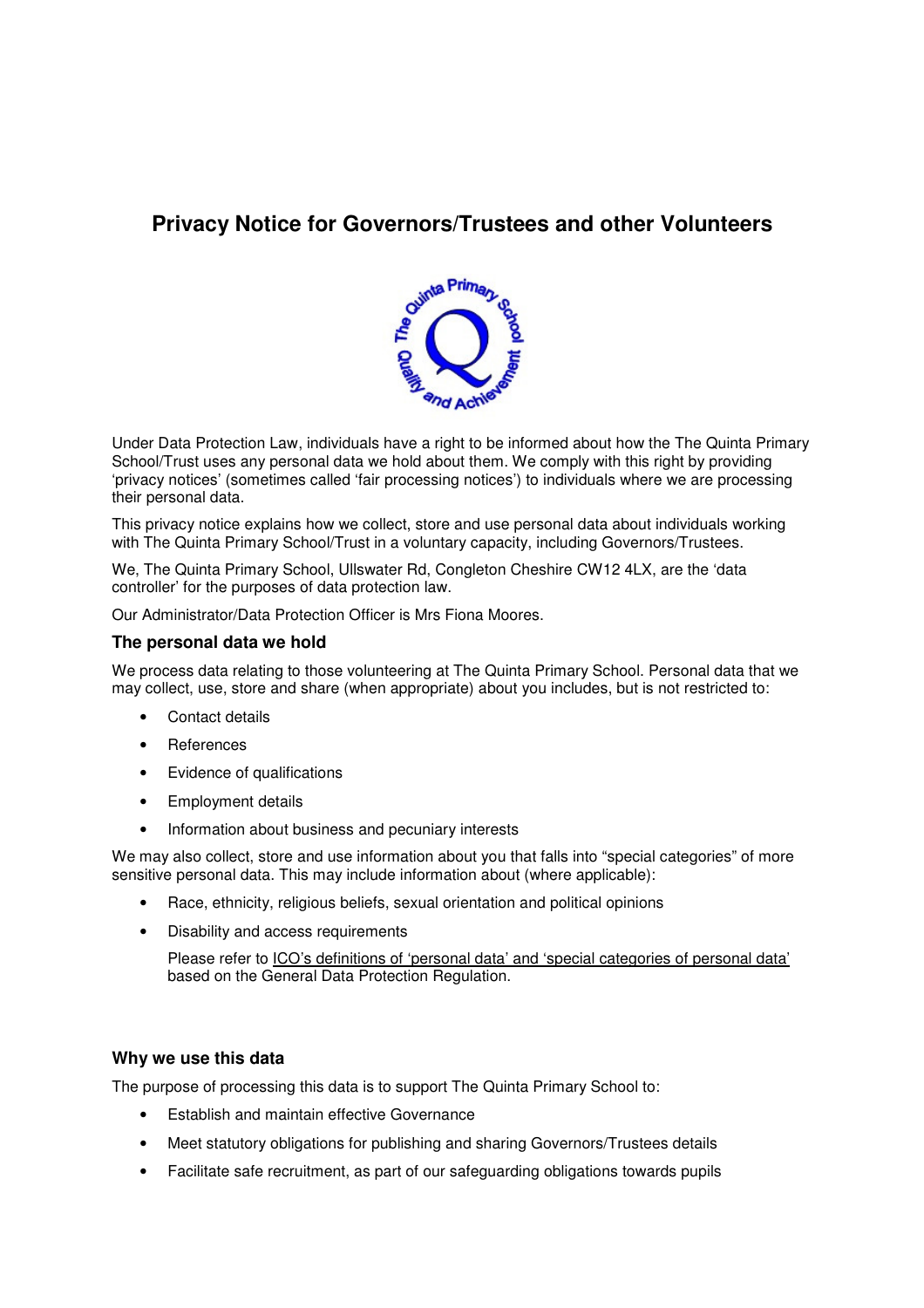- Undertake equalities monitoring
- Ensure that appropriate access arrangements can be provided for volunteers who require them

#### **Use of your personal information for marketing purposes**

Where you have given us consent to do so, The Quinta Primary School may send you marketing information by email or text promoting The Quinta Primary School's events, campaigns, charitable causes or services that may be of interest to you. You can withdraw consent of receiving these texts and/or emails at any time by contacting our Administrator/Data Protection Officer.

# **Our lawful basis for using this data**

We only collect and use personal information about you when the law allows us to. Most commonly, we use it where we need to:

- Comply with a legal obligation
- Carry out a task in the public interest

Less commonly, we may also use personal information about you where:

- You have given us consent to use it in a certain way
- We need to protect your vital interests (or someone else's interests)

Where you have provided us with consent to use your data, you may withdraw this consent at any time. We will make this clear when requesting your consent, and explain how you go about withdrawing consent if you wish to do so.

Some of the reasons listed above for collecting and using personal information about you overlap, and there may be several grounds which justify our use of your data.

# **Collecting this information**

While the majority of the information we collect from you is mandatory, there is some information that you can choose whether or not to provide to us.

Whenever we seek to collect information from you, we make it clear whether you must provide this information (and if so, what the possible consequences are of not complying), or whether you have a choice.

## **How we store this data**

Personal data is stored in accordance with our Data Protection Policy.

We maintain a file to store personal information about all volunteers. The information contained in this file is kept secure and is only used for purposes directly relevant to your work with The Quinta Primary School.

When your relationship with The Quinta Primary School has ended, we will retain and dispose of your personal information in accordance with our Record Retention Schedule.

If you would like to see a copy of your Record Retention Schedule, contact Mrs Fiona Moores – Administrator/Data Protection Officer

## **Data sharing**

We do not share information about you with any third party without your consent unless the law and our policies allow us to do so.

Where it is legally required, or necessary (and it complies with data protection law) we may share personal information about you with: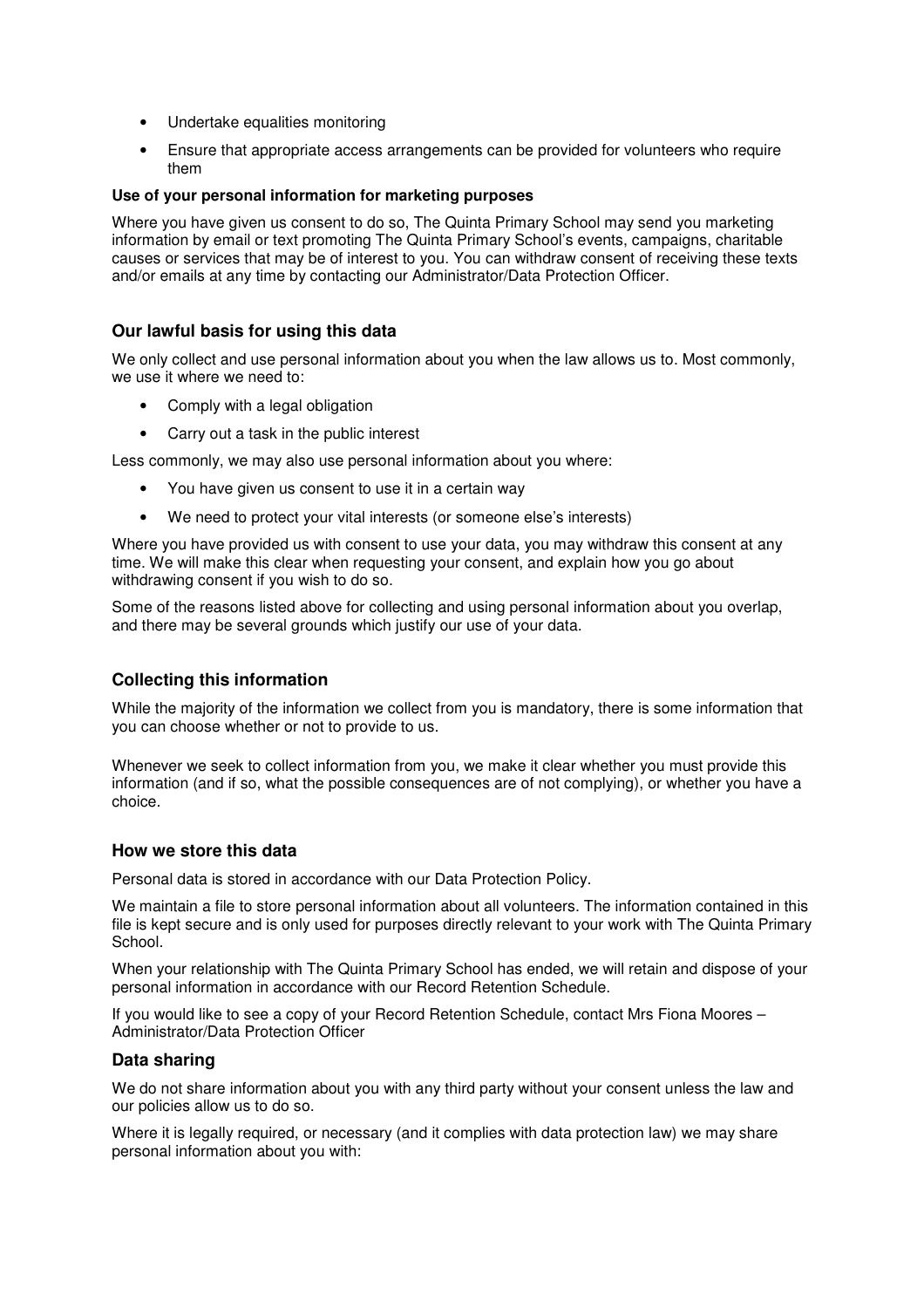- Government departments or agencies to meet our legal obligations to share information about governors/trustees
- Our local authority to meet our legal obligations to share certain information with it, such as details of governors
- Suppliers and service providers to enable them to provide the service we have contracted them for, such as governor/trustee support
- Professional advisers and consultants
- Employment and recruitment agencies
- Police forces, and courts

#### **Transferring data internationally**

Where we transfer personal data to a country or territory outside the European Economic Area, we will do so in accordance with data protection law.

## **Your rights**

#### **How to access the personal information we hold about you?**

Individuals have a right to make a 'subject access request' to gain access to personal information that The Quinta Primary School holds about them.

If you make a subject access request, and if we do hold information about you, we will:

- Give you a description of it
- Tell you why we are holding and processing it, and how long we will keep it for
- Explain where we got it from, if not from you
- Tell you who it has been, or will be, shared with
- Let you know whether any automated decision-making is being applied to the data, and any consequences of this
- Give you a copy of the information in an intelligible form

You may also have a right for your personal information to be transmitted electronically to another organisation in certain circumstances.

If you would like to make a request, please contact our Administrator/Data Protection Officer.

#### **Your other rights regarding your data**

Under data protection law, individuals have certain rights regarding how their personal data is used and kept safe. You have the right to:

- Object to the use of your personal data if it would cause, or is causing, damage or distress
- Prevent your data being used to send direct marketing
- Object to the use of your personal data for decisions being taken by automated means (by a computer or machine, rather than a person)
- In certain circumstances, have inaccurate personal data corrected, deleted or destroyed, or restrict processing
- Claim compensation for damages caused by a breach of the data protection regulations

To exercise any of these rights, please contact our Administrator/Data Protection Officer.